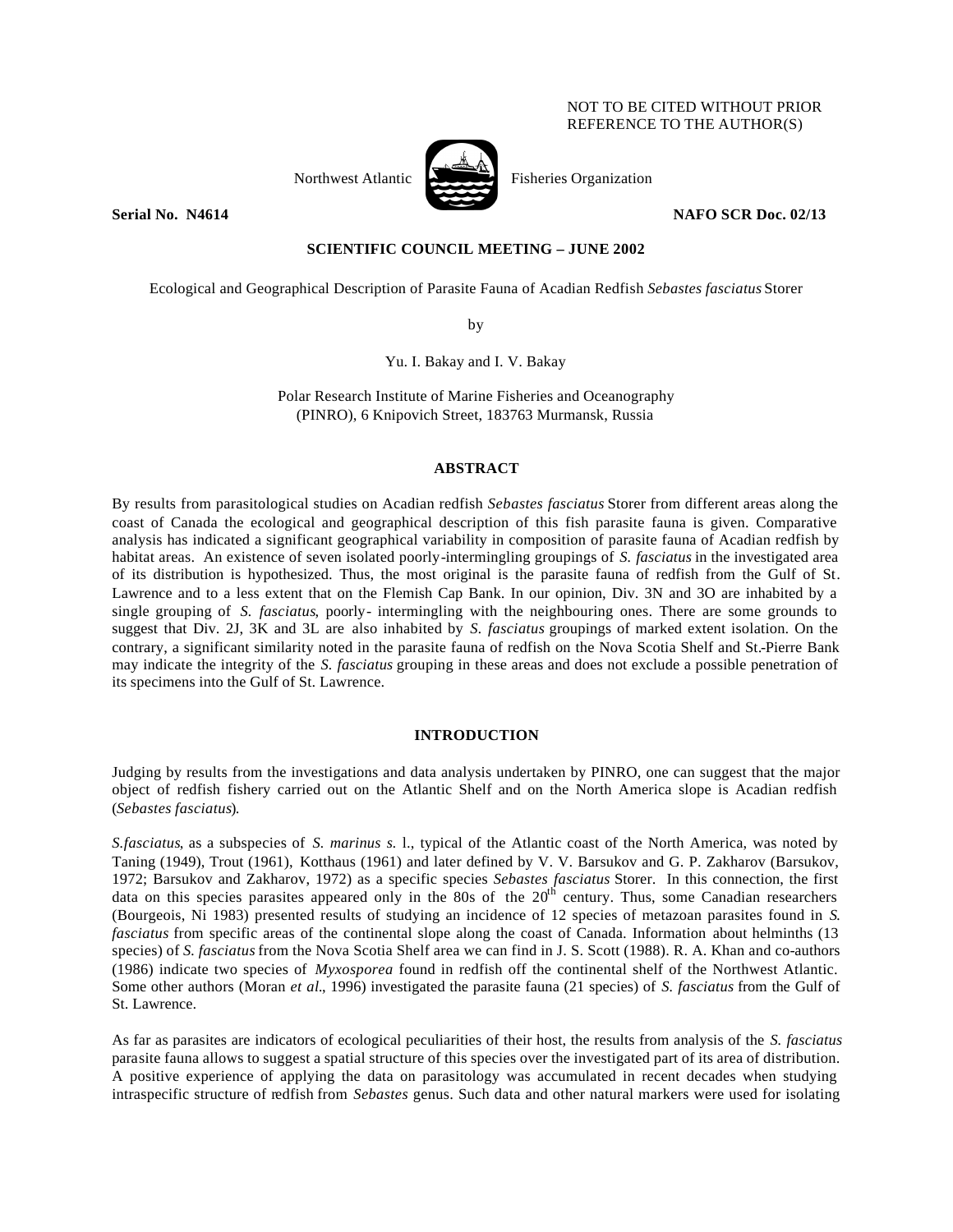local groupings of redfish in the Northwest Atlantic (Sindermann, 1961; Yanulov, 1960; Kabata, 1963) and intraspecific differentiation of *Sebastes mentella* over most area of its distribution (Bakay, 1988, 1989, 1999, 2000, 2001).

#### **MATERIAL AND METHODS**

Data on parasites found in 110 specimens of *S. fasciatus* from bottom trawl catches, taken in different Divisions (Div. 3KLMNO and 2J) (Fig. 1) on the continental slope along the Canadian coast and collected by the authors in May-June 1990 (Table 1), were used as material for the paper presented. Complete parasitological dissection and examination of parasites from different systematic groups were done applying the methods developed by Dogel (1933) and supplemented by his followers (Bykhovskaya-Pavlovskaya, 1985; Donets and Shulman, 1973). Besides the data collected, results from studies on the parasite fauna of *S. fasciatus* gained by other researchers (Bourgeois and Ni, 1983; Khan *et al*., 1986; Scott, 1988; Moran *et al*., 1996) were used. Statistic processing of parasitological data was concluded in determination of the incidence of infestation and prevalence rate. The incidence of infestation is a ratio (a proportion) of the number of fish infested by the parasite to the total amount of fish examined, expressed in per cent. The prevalence rate is the mean number of parasites of this species per 1 fish examined.

Geographical variability in the parasite fauna of *S. fasciatus* was analyzed based on the set theory using the technique suggested by Andreev and Reshetnikov (1977, 1978). Individual specificity ( $W_{(Ri\ Rj)}$ ) of the parasite fauna of redfish in a specific area was judged by inclusions of degree, calculated by the formula:

$$
W_{(Ri Rj)} = \frac{m(Ri n Rj)}{M(Rj)}
$$
 X 100%

where:  $m(Ri n Rj)$  is the number of total species in  $R_i$  and  $R_j$  areas compared;

 $m(R<sub>i</sub>)$  is the number of species in R<sub>j</sub> area, for which the inclusion degree of the species from R<sub>j</sub> area is calculated.

When determining pair- and grouping similarity ( $L_{0(Ri Ri)}$ ) of *S. fasciatus* parasite fauna, a degree of similarity was established in the areas studied using the weighted pair-grouping method based on the coefficient of S?rensen-Checkanovsky:

$$
L_0 (Ri Rj) = \frac{2m (Ri n Rj)}{m(Ri) + m(Rj)} \times 100\%,
$$

where: m(Ri n Rj) is the number of total species in Ri and Rj areas compared;

m(Ri) is the number of species in Ri area;

 $m(Rj)$  is the number of species in Rj area.

To illustrate the inclusion- and similarity degrees of the parasite fauna of *S. fasciatus* by area, oriented and nonoriented graphs were respectively plotted, as well as a dendrogram of similarity degree of parasite fauna in redfish from six Divisions.

Distinctions in the incidence of infestation by parasites in all the areas surveyed were checked by statistic significance (P) using chi-square test and Fisher's Exact test.

*Sebastes fasciatus* was identified according to "Identification of Redfishes (*Sebastes,* Scorpaenidae)in the North Atlantic" (Barsukov *et al.*, 1992). The basic diagnostic features were the following: angle of slope of the 3<sup>rd</sup> and 5th preopercular spines, the number of soft rays in anal fin and degree of isolation of parietal and nuchal ridges.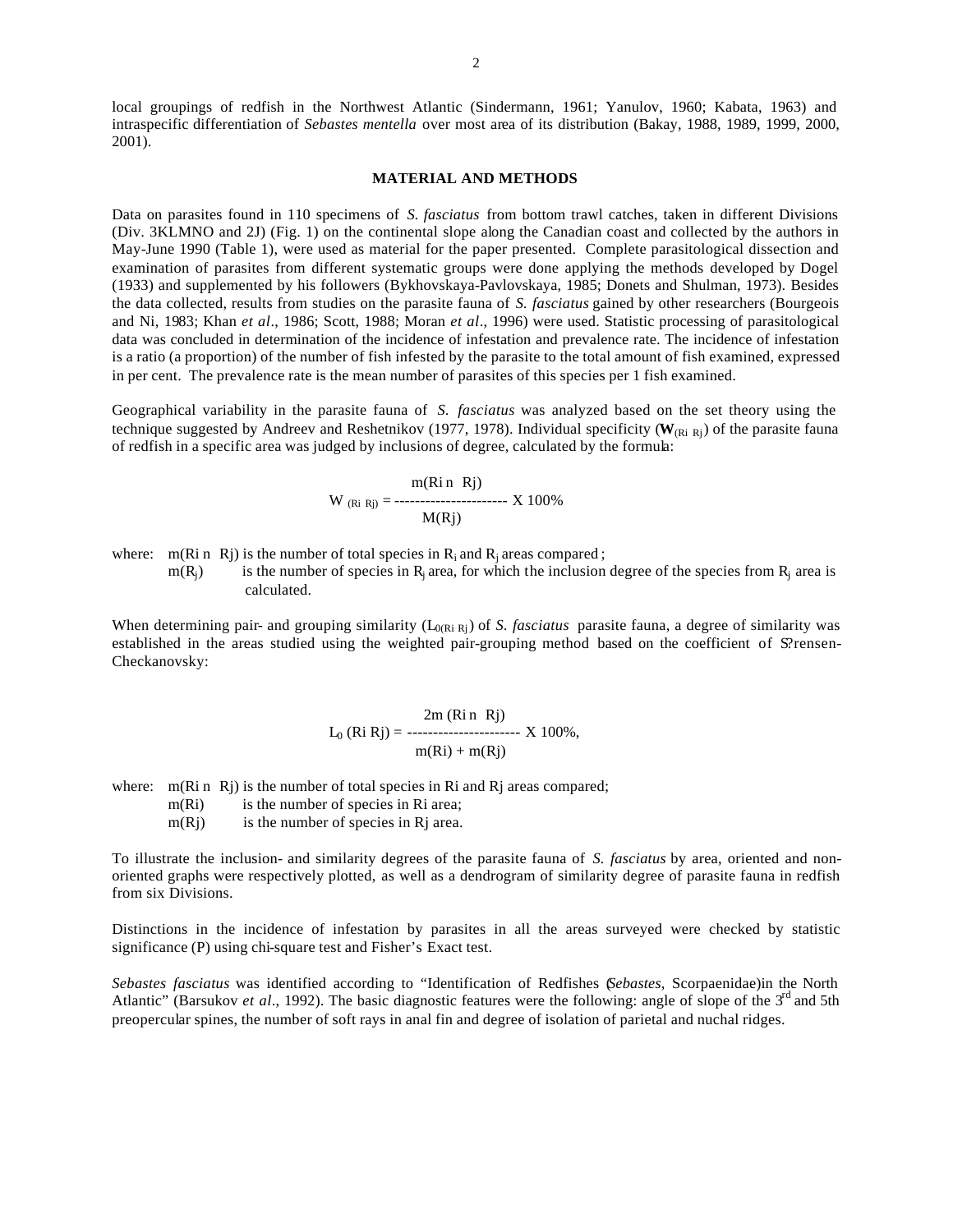#### **RESULTS AND DISCUSSION**

As a result of the investigations, 16 species of parasites referring to 5 taxonomic groups (orders) were found. Four species, i.e. *Myxidium incurvatum*, *M.obliquelineolatum, Leptotheca adeli* and *Pseudalataspora*, were noted in the order of *Myxosporea;* the two later are described as the new for science (Bakay and Grudnev, 1998). Of helminths, two species of *Cestoda* (*Bothriocephalus scorpii, Scolex pleuronectis* pl.), four species of *Trematoda* (*Derogenes varicus, Lecithophyllum bothriophoron, Podocotyle reflexa, Anomalotrema koiae*) and three species of *Nematoda (Anisakis simplex l., Contracaecum* sp*. L., Hysterothylacium aduncum)* were found. Among the *Crustacea* revealed there were three species of parasites (copepods *Chondracanthus nodosus, Peniculus clavatus, Sphyrion lumpi*).

With allowance for the literature data (Bourgeois and Ni, 1983; Khan *et al*., 1986; Scott, 1988; Moran *et al.*, 1996) the parasite fauna of *S. fasciatus* numbers at present 29 species referring to seven taxonomic groups (orders), i.e. *Coccidiomorpha* – 1, *Myxosporea* – 6, *Cestoda* – 3, *Trematoda* – 10, *Nematoda* – 4, *Acanthocephala* – 1, *Crustacea*  – 4 (Table 2). The parasite fauna is dominated by the species having a complicated life cycle - 18 (62.1%), of which *Trematoda* – 10 species (55.5%) are predominant. Among the parasites with a simple life cycle (11 species), 6 species (54.5%) of *Myxosporea* were the most frequent.

At the same time, it should be noted that such parasites as *Eimeriida* gen.sp., *Brachyphallus crenatus, Gonocerca sp., Steganoderma formosum, Echinorhynchus gadi* and *Laphystius morhuanus* are not typical of redfish, since they occur only in 0.3-6.0% of fish and as a rule only in one of the areas mentioned. The occurrence of *Myxidium sphaericum* and *Ceratomyxa macrospora*, indicated by R. Khan and co-authors (1986), is in our opinion doubtful since the spores of these parasites were found by us in none of several hundreds of redfish from three species of *Sebastes* genus analyzed in that Atlantic area (Bakay, 1988; Bakay, 1997; Bakay, 2001). In this case, the real number of parasite species, determining a general overview of the parasite fauna of *S. fasciatus* off the Canadian Shelf, does not at present exceed 21. Among them, the parasites having a complicated life cycle  $(14 \text{ species} - 66\%)$ predominated as previously, of which a leading role (seven species – 50%) belongs to *Trematoda*. Of seven species of parasites with a simple life cycle are four species (57%) of *Myxosporea* and three (43%) of *Crustacea.* 

However, in our opinion, only 12 species constitute the basis of *S. fasciatus* parasite fauna. To them we refer three species of *Myxosporea (Myxidium incurvatum, M.obliquelineolatum, Pseudalataspora sebastei)*, of which two later are specific for redfish from *Sebastes* genus (Bakay, 1997). Among helminths, two species of *Cestoda* (*Bothriocephalus scorpii* and *Scolex pleuronectis* pl.), four species of *Trematoda (Hemiurus levinseni, Derogenes varicus, Lecithophyllum bothriophoron, Podocotyle reflexa)* and two species of *Nematoda (Anisakis simplex l., Contracaecum* sp*.l.)* can be isolated as major parasites. It is typical that all the helminths mentioned are widely spread (frequently as poly-zonal) species occurring in a fairly wide range of hosts and ingested during feeding mainly on pelagic and bottom planktonic crustaceans. However, *Chondracanthus nodosus (Copepoda),* being one of the major parasites of *S. fasciatus,* in contrast to the mentioned helminths, refers to specific parasites of Atlantic redfishes from *Sebastes* genus (Kazachenko, 1986).

Parasites specific for *S. fasciatus* were not found. However, of the number of parasites (21 species), determining a general overview of its parasite fauna, seven species are specific for the whole *Sebastes* genus of the North Atlantic. Among them, six species, i.e. three species of *Myxosporea* (*Myxidium obliquelineolatum, Leptotheca adeli, Pseudalataspora sebastei)* and three species of *Crustacea* (*Chondracanthus nodosus, Peniculus clavatis, Sphyrion lumpi*), have a simple life cycle (Kazachenko, 1986; Bakay, 1989; Bakay, 1997). The seventh specific parasite is *Anomalotrema koiae* (*Trmatoda*), described by Gibson and Bray (1984) in three species of redfish from *Sebastes*  genus of the North Atlantic.

Results from analysis for composition of the *S. fasciatus* parasite fauna indicate that on the whole it is typical of fish plankton-eaters. This is confirmed by availability of the helminths traditional for redfish, i.e. *Bothriocephalus scorpii* and *Scolex pleuronectis* pl*. (Cestoda*), *Hemiurus levinseni, Derogenes varicus, Lecithophyllum bothriophoron* and *Podocotyle reflexa (Trematoda), Anisakis simplex l*. and *Contracaecum* sp*.l.* (*Nematoda)*, as well as rare helminths obtaining by fish when feeding on planktonic invertebrates. In this case, an accumulation of parasites of some species (for example, *Nematoda)* probably occurs, that results in an enhanced intensity of infestation by them.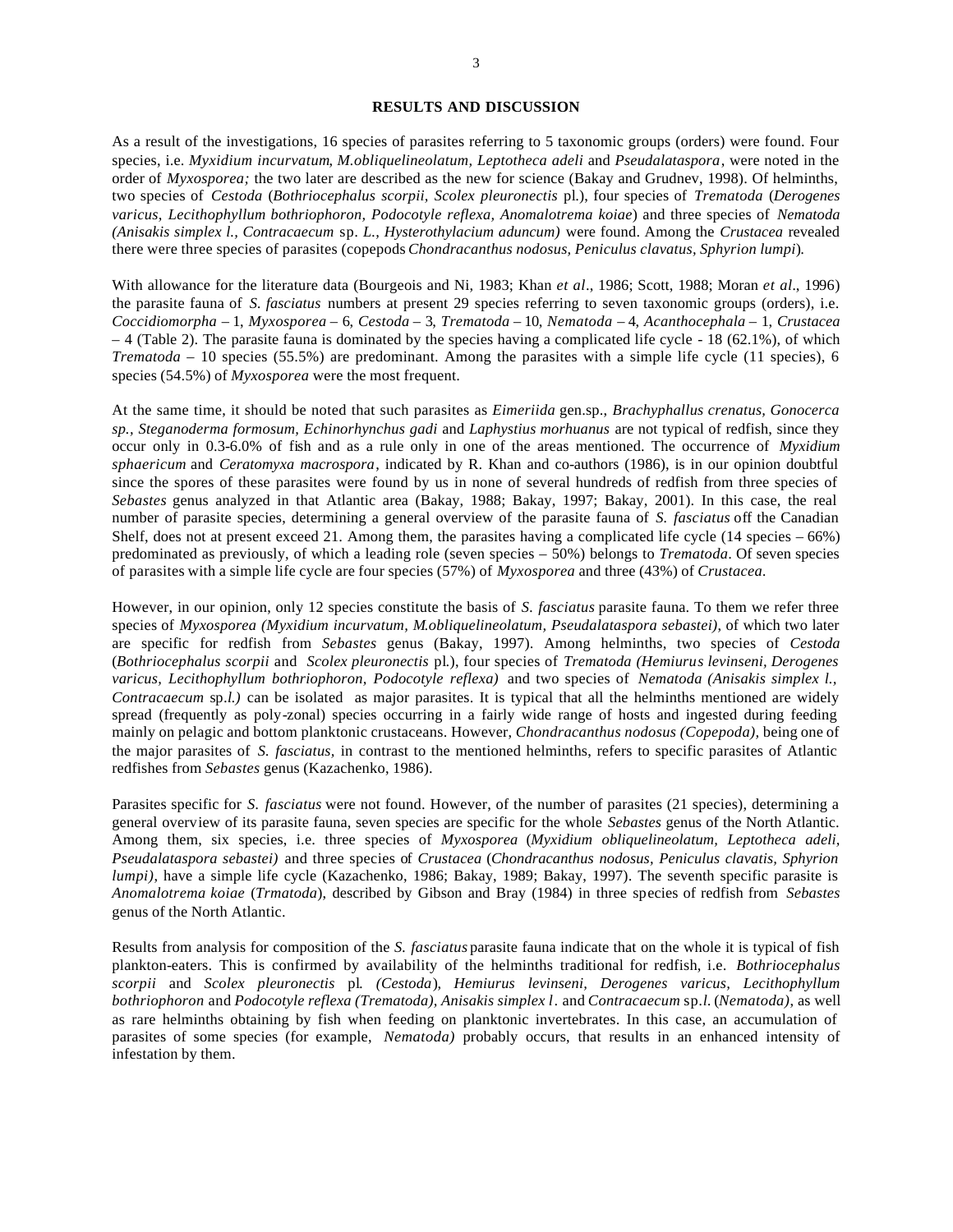Among the factors determining a formation of most part of the *S. fasciatus* parasite fauna bulk (eight species of helminths fauna) the leading is ecotrophic one. Along with this, the infestation by parasites with a simple life cycle of development (*Myxosporea, Crustacea)*, is known not to be linked with feeding.

According to a vertical zonal distribution of parasites in fish of the North Atlantic (Zubchenko 1993), the parasite fauna of *S. fasciatus* is mainly represented by two complexes. The first complex includes mesopelagic species. Parasites constituting the parasite fauna base of *S. fasciatus* (*Myxidium incurvatum, M.obliquelineolatum, Pseudalataspora sebastei, Bothriocephalus scorpii, Lecithophyllum bothriophoron, Chondracanthus nodosus),* as well as rare species describing a general overview of the *S. fasciatus* parasite fauna (*Leptotheca adeli, Peniculus clavatus, Sphyrion lumpi*), also refer to it. This complex of parasites is mainly represented in *S. fasciatus* by the species with a simple life cycle of development. The second complex includes poly-zonal species of parasites having mainly a complicated life cycle and being common for *S. fasciatus* (*Scolex pleuronectis pl., Derogenes varicus, Hemiurus levinseni, Anisakis simplex l*.), as well as those occurring rarely (*Grillotia* sp*.l., Lecithaster gibbosus, Hysterothylacium aduncum, Pseudoterranova decipiens l., Echinorhynchus gadi*). Epicontinental (*Brachyphallus crenatus)* and mesobenthonic (*Myxidium sphaericum*, *Podocotyle reflexa* and *Anomalotrema koiae*) complexes are represented by single species. No parasites referring to other complexes, i.e. epipelagic, bathybenthonic and bathypelagic species, were found by us and other researchers in *S. fasciatus*.

Analysis of ways of formation of the *S. fasciatus* parasite fauna indicates that it was formed by boreal (boreal-arctic and amphiboreal) species.

By the results of our investigations and available literature data the parasite fauna of *S. fasciatus* was represented for nine areas of the Northwest Atlantic covering a considerable part of distribution area of this species (Table 2). However, none of the areas has showed a presence of all the parasites known, that is undoubtedly accounted for geographical variability in the parasite fauna composition. In each area it consists of mo st or all of the species constituting the basis of the parasite fauna supplemented with rare spotting of other species of parasites.

To analyze the geographical variability in the redfish parasite fauna, methods of set theory were chosen, which were successfully used by Andreev and Reshetnikov (1977, 1978) during the investigations to classify *Coregonidae* family. Applying the technique of the analysis suggested by the authors mentioned, we have established individual and group specificity of composition of parasite in *S. fasciatus* by habitat areas and determined their pair- and group similarity. Following an appropriate processing of the redfish parasite fauna composition (Table 3), there were obtained data illustrating the inclusion degree of parasite fauna by area (Table 4, Fig. 2), degree of similarity (Table 5, Fig. 3) and dendrogram of similarity in the parasite fauna composition of *S. fasciatus* by habitat area was plotted (Fig .4). The number of areas isolated for analysing the geographical variability was restricted by six, since only maximum and equal number of systematic groups of parasites was examined in them (Table 2). For convenience of graphic depiction in figures, the areas of investigations are designated as follows:  $1 - Div. 3K, 2 - Div. 3L, 3 - Div.$ 3M, 4 – Div. 3), 5 – Div. 3N, 6 – the Gulf of St. Lawrence (Div. 4R-T).

When considering individual specificity of habitat areas of redfish by composition of its parasite fauna relatively each other it should be necessary to note the highest isolation in Subareas 6 and 3. Thus, *Eimeriida gen.*sp*., Brachyphallus crenatus, Gonocerca* sp*., Opecoelidae* gen.sp*., Pseudoterranova decipiens l., Laphystiusmorhuanus*  (Moran *et al.*, 1996) were found only in Subarea 6 (the Gulf of St. Lawrence) and *Leptotheca adeli, Scolex pleuronectis* pl*., Lecithophyllum bothriophoron,* typical of the parasite fauna of *S. fasciatus* from most areas, were found in Subarea 3 (Flemish Cap Bank) neither by us nor by other researchers (Bourgeois and Ni, 1983). The most "trivial" parasite fauna of *S. fasciatus* was marked in Subarea 1, since 100% of the parasites found there refer to a list of the parasites from Subarea 2 and 92% - to the parasite fauna of *S. fasciatus* from Subareas 4 and 5. The closest have occurred to be Subareas 5 and 4, having a mutual inclusion of parasite fauna compositions by 100-88% (Table 4, Fig. 2).

By similarity of the parasite fauna  $(L_0)$  the closest are also Subareas 4 and 5 (similarity degree  $L_0 = 94\%$ ) having, as mentioned above, maximum mutual inclusion of the parasite fauna compositions. The least similarity between other Subareas possesses the parasite fauna of redfish from the Gulf of St. Lawrence  $(L_0 = 48-63%)$  and Flemish Cap Bank ( $L_0 = 63-83\%$ ), having as known the least relationship (by significance of inclusion degree of the parasite fauna) between other Subareas (Table 5, Fig. 3).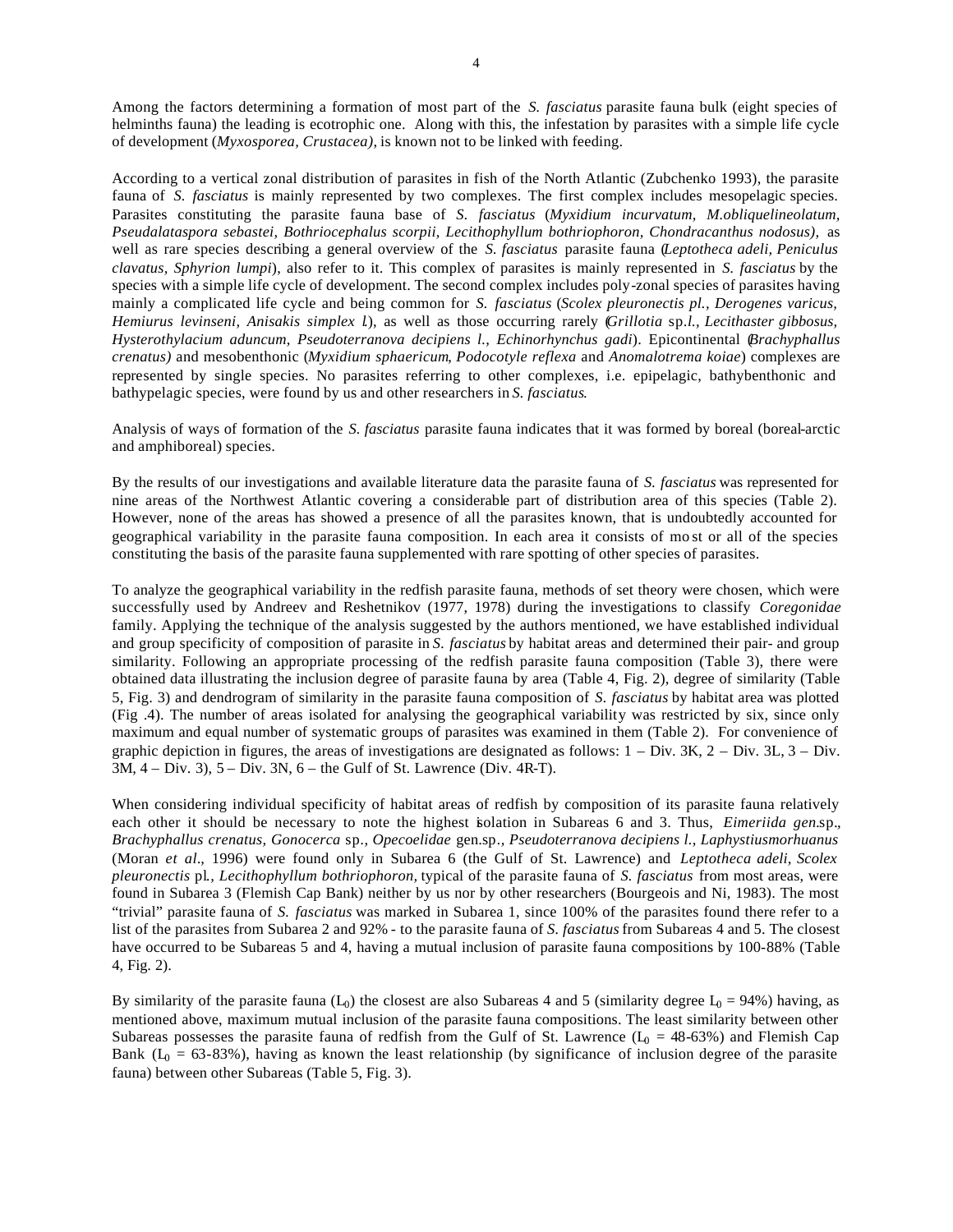By results from the analysis of pair- and group similarity, a dendrogram of similarity in composition of the parasite fauna of *S. fasciatus* was plotted for six Subareas of the Northwest Atlantic (Fig. 4), confirming the highest closeness of compositions of the parasite fauna of redfish from Subareas 4 and 5 ( $L_0$  = 94%), Subareas 1 and 2 ( $L_0$  = 86%) and the highest isolation of the parasite fauna of *S. fasciatus* from Subarea 6 ( $L_0 = 57,5\%$ ) and Subarea 3 ( $L_0 = 50$ ) 79%).

Thus, the analysis of geographical variability in the *S. fasciatus* parasite fauna has indicated that against the background of relatively poor, outwardly uniform and not fairly original composition there is an internal structure uniting all the areas together which is called by us "a core" of the parasite fauna. Meanwhile, an attempt was undertaken to estimate a degree of similarity or difference in compositions of redfish parasite fauna in different parts of area of distribution by availability (or a lack) of specific species of parasites, that can be used for a subsequent studying of the intraspecific structure of *S. fasciatus*.

Data from literature and our observations show that of three known species of redfis h from *Sebastes* genus mainly *S. fasciatus* extrudes larvae in the area of the Grand Newfoundland Bank in April-July. Thus, by the results from PINRO investigations, this season in 1986 did not reveal any females of *S. mentella* with the signs of terminated, commenced or forthcoming extrusion, and 94-100% of females were immature at all (Barsukov *et al*., 1990). These authors also point out that *S. fasciatus* (95-99%) were predominant in redfish catches taken on the southern slopes of the Grand Newfoundland Bank, a proportion of *S. mentella* (44-46%) was increasing in the northern Divisions (3L, 3K) and *S. mentella* were preponderant only on Flemish Cap Bank. This is confirmed by the results from the ichthyoplankton surveys for 1960-1967 (Bainbridge and Cooper, 1971), according to which a proportion of larval *S. fasciatus*, characterising by availability of sub-caudal melanophores (Templeman, 1980), constituted 81- 90% of the total amount of larval *Sebastes* in the northern Divisions (3L, 3K, 2J) in May-June. Domination of *Sebastes* larvae with sub-caudal melanophores (90%) here in July indicates a significant predominance of *S. fasciatus* in the area of the Nova Scotia Shelf and in the Gulf of Maine (Bainbridge and Cooper, 1971).

In connection with the mentioned above, mass extrusion of *S. fasciatus* larvae over a vast area from the southern Labrador to the Nova Scotia Shelf and Flemish Cap Bank suggests an existence of several relatively isolated groupings of this species of redfish similar to those in *S. marinus* and *S. mentella* in the Northwest Atlantic (Yanulov, 1960, 1962; Sindermann, 1961, 1983; Bakay, 2001). However, it should be noted that the conclusions have been done by the first two researchers probably before studying the *S. fasciatus* and *S. mentella* separately.

Peculiarities of the current system in this region of the Atlantic contribute to a formation of several poorly intermingling groupings of *S. fasciatus* in the area of distribution. Thus, as is customary, the larvae and pelagic juveniles of *S. fasciatus* are not subject to extent transport by strong currents (as it occurs in *S. mentella* and *S. marinus* in the Northeast Atlantic), but find themselves mainly in quasi-stationary gyres typical of the Atlantic shelf zone of North America (Litvinenko, 1981). Geographical originality of the area and bottom relief are known to serve as favourable factors contributing to isolation of fish groupings. At the coast of Canada they are pronounced in availability of bays and banks (shallows) separated by relatively deep waters.

By results from the analysis of available parasitologic data (Table 2) (besides those used in the mathematical analysis of the geographical variability in parasite fauna) (Table 3) one may suggest that seven groupings of *S. fasciatus* at least, with a different rate of isolation between them, exist in the area investigated. In our opinion, as it was mentioned earlier, the most isolated groupings of *S. fasciatus* inhabit the Gulf of St.Lawrence and Flemish Cap Bank.

The first is characterised by the largest variety of parasite fauna (21 species), of which six species occurred only in that area (Table 2). Moreover, parasites of five species (*Myxidium obliquelineolatum, M.sphaericum, Grillotia* sp*. L., Echinorhynchus gadi*, *Peniculus clavatus*), occurred in other areas, were not found in Acadian redfish from the Gulf of St.Lawrence. At the same time, the rate of infestation by parasites from nine species common for other areas (*M.incurvatum, Scolex pleuronectis, Derogenes varicus, Lecithaster gibbosus, Lecithophyllum bothriophoron, Podocotyle reflexa, Anisakis simplex l., Hysterothylacium aduncum, Chondracanthus nodosus)* notably differs (statistical significance P<0.05). However, availability of helminths, common for different areas, in *S. fasciatus* from the Gulf of St. Lawrence and adjacent areas (St. Pierre Bank, Nova Scotia Shelf, Div. 3K and 2J) indicates that restricted migrations to the Gulf of St. Lawrence are possible between these groupings of redfish. This is confirmed by a lack of *Crustacea* and some helminths in *S. fasciatus* from adjacent waters.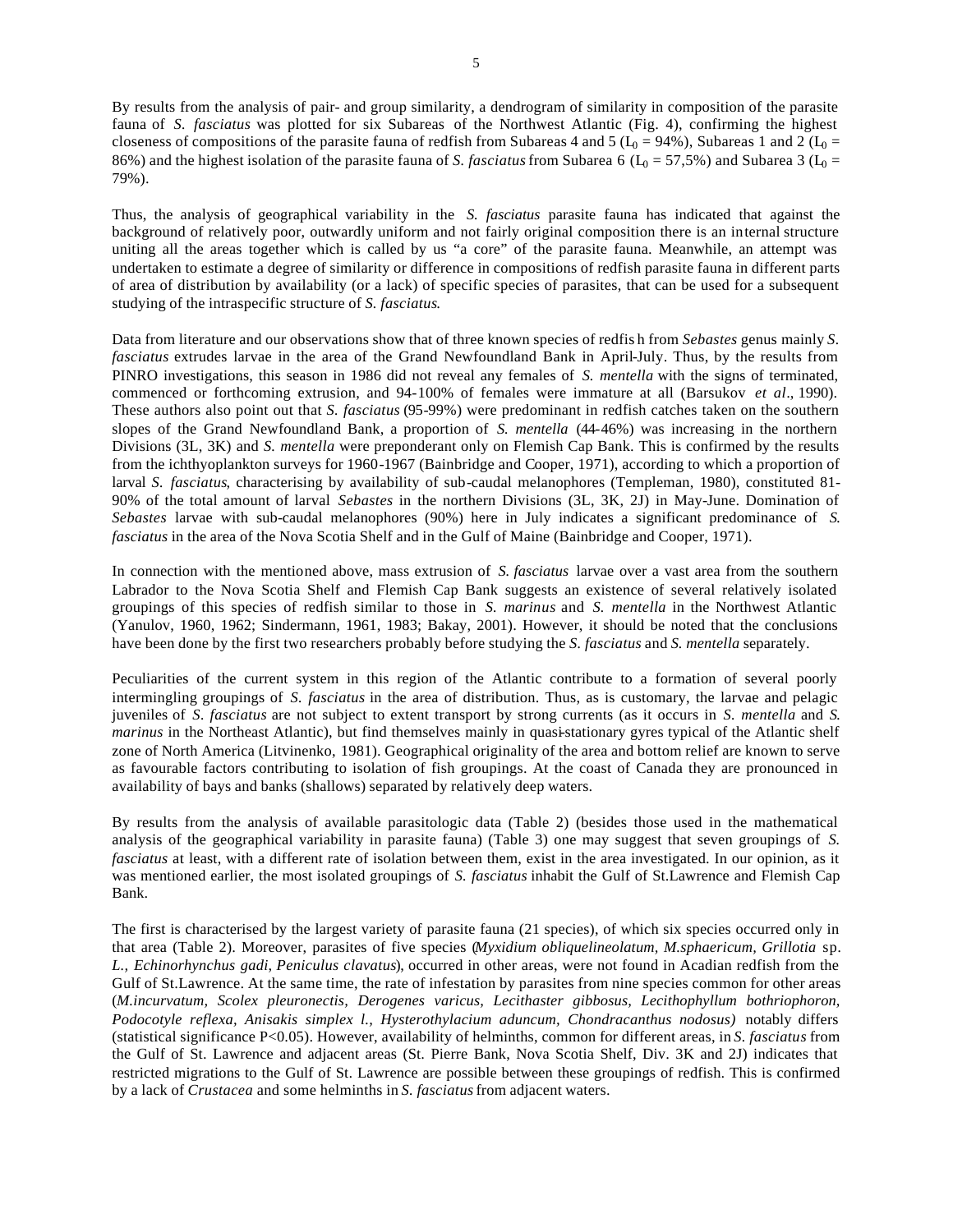The Flemish Cap Bank is separated from the Grand Newfoundland Bank by the deep Flemish Pass Strait having special hydrographic regime. The redfish larval drift off the Bank, mainly to its center, is conditioned by a cyclonic current acting here (Serebryakov, 1962). These conditions serve as a relative isolating barrier for penetrating the redfish specimens from neighboring groupings of the Grand Newfoundland Bank (Div. 3N, 3O, 3L). This is proved by the following peculiarities of *S.fasciatus* parasite fauna of Flemish Cap Bank: a) a lack of *Leptotheca adeli* and *Myxidium sphaericum (Myxosporea), Scolex pleuronectis* (larvae of *Cestoda* from a mixed group of *Tetraphyllidea*), *Lecithophyllum bothriophoron (Trematoda)* typical of the redfish on the Grand Newfoundland Bank; b) higher rate of infestation (statistical significance P<0, 05) by *Bothriocephalus scorpii (Cestoda), Anisakis simplex l.* and *Contracaecum* sp*.l. (Nematoda*); c) lower occurrence of some species of *Myxosporea* (*Myxidium obliquelineolatum, Pseudalataspora sebastei*), copepods *Chondracanthus nodosus* (P<0.05) and others. As can be seen in Table 2, differences between the parasite fauna of Acadian redfish on the Flemish Cap Bank and that of the redfish from Div. 3NO are less significant compared to the other areas that indicates a possible partial penetration of *S. fasciatus* from the Flemish Cap Bank to the southern slopes of the Grand Newfoundland Bank.

On the contrary, the parasite fauna of Acadian redfish from Div. 3N and 3O is characterized by a significant degree of similarity (statistical significance of differences -  $P > 0.05$ ). Thus, according to available data, of 17 parasite species found in redfish from these Divisions 15 species occurred in both Divisions (Table 2), and a rate of infestation for 15 of them has no reliable differences  $(P>0.05)$ . In our opinion, the peculiarities mentioned indicate an integrity of *S. fasciatus* grouping inhabiting the southern slopes of the Grand Newfoundland Bank.

Significant isolation of redfish inhabiting the southern slopes of the Grand Newfoundland Bank (Div. 3N and 3O) from redfish in Div.3L is in our opinion conditioned by peculiarities of the hydrographic regime in these divisions and probably small depths on the central Grand Newfoundland Bank. This isolation is confirmed by differences in the parasite fauna which are expressed for *S. fasciatus* from Div. 3NO by much lower infestation by all species of *Myxosporea*, larvae of *Cestoda* from a mixed group of *Tetraphyllidea (Scolex pleuronectis*), trematodes *Derogenes varicus* and *Podocotyle reflexa*. *Bothiocephalus scorpii (Cestoda*), *Echinorhynchus gadi (Acanthocephala*) and *Sphyrion lumpi (Crustacea*) were not found in Div. 3L; no *Lecithaster gibbosus* and *Anomalotrema koiae (Trmatoda*) were found on the southern slopes of the Grand Newfoundland Bank (Table 2).

Isolated groupings of *S. fasciatus* probably also inhabit Div. 2J, 3K and 3L; however, their specimens do not migrate far. Parasitological data that prove this include different rates of infestation (statistical significance P<0.05) by common species parasites (3 species of *Myxosporea,* larvae of *Scolex pleuronectis,* trematodes *Derogenes varicus* and *Podocotyle reflexa*), as well as a lack or availability of other species of trematodes *Hemiurus levinseni, Lecithaster gibbosus, Lecithophyllum bothriophoron, Anomalotrema koiae*, nematodes *Anisakis simplex l*. and two species of *Crustacea (Chondracantus nodosus, Peniculus clavatus*) in one of these Divisions (Table 2).

The Nova Scotia Shelf, including the Gulf of Maine (Div. 4V-X), and St. Pierre Bank (Subdiv. 3Ps) are in our opinion inhabited by a single grouping of *S. fasciatus*. The data available only on helminths of redfish (Table 2) from these divisions (Bourgeois and Ni, 1983; Scott, 1988) are much similar. Thus, of 13 species of parasites, 8 have occurred to be common for these Divisions, and the rates of infestation by six of them were fairly close (statistic significance P>0.05). Notable distinctions (P<0.05) were found for the rate of infestation by two species of parasites only (*Podocotyle reflexa*, *Anisakis simplex l.).* Besides, prevalence of parasites from five species, occurred in redfish on the Nova Scotia Shelf, but not revealed in redfish on the St. Pierre Bank, made up only 0.6-6.0%, i.e. these differences are statistically unreliable (P>0.05).

A lack of *Crustacea* and larvae of *Scolex pleuronectis* in redfish from this grouping, as well as notable distinctions (statistical significance P<0.05) in the rate of infestation by helminths of common species (*Derogenes varicus, Lecithophyllum bothriophoron, Podocotyle reflexa),* give grounds to suggest its isolation from Acadian redfish grouping inhabiting the southern slopes of the Grand Newfoundland Bank.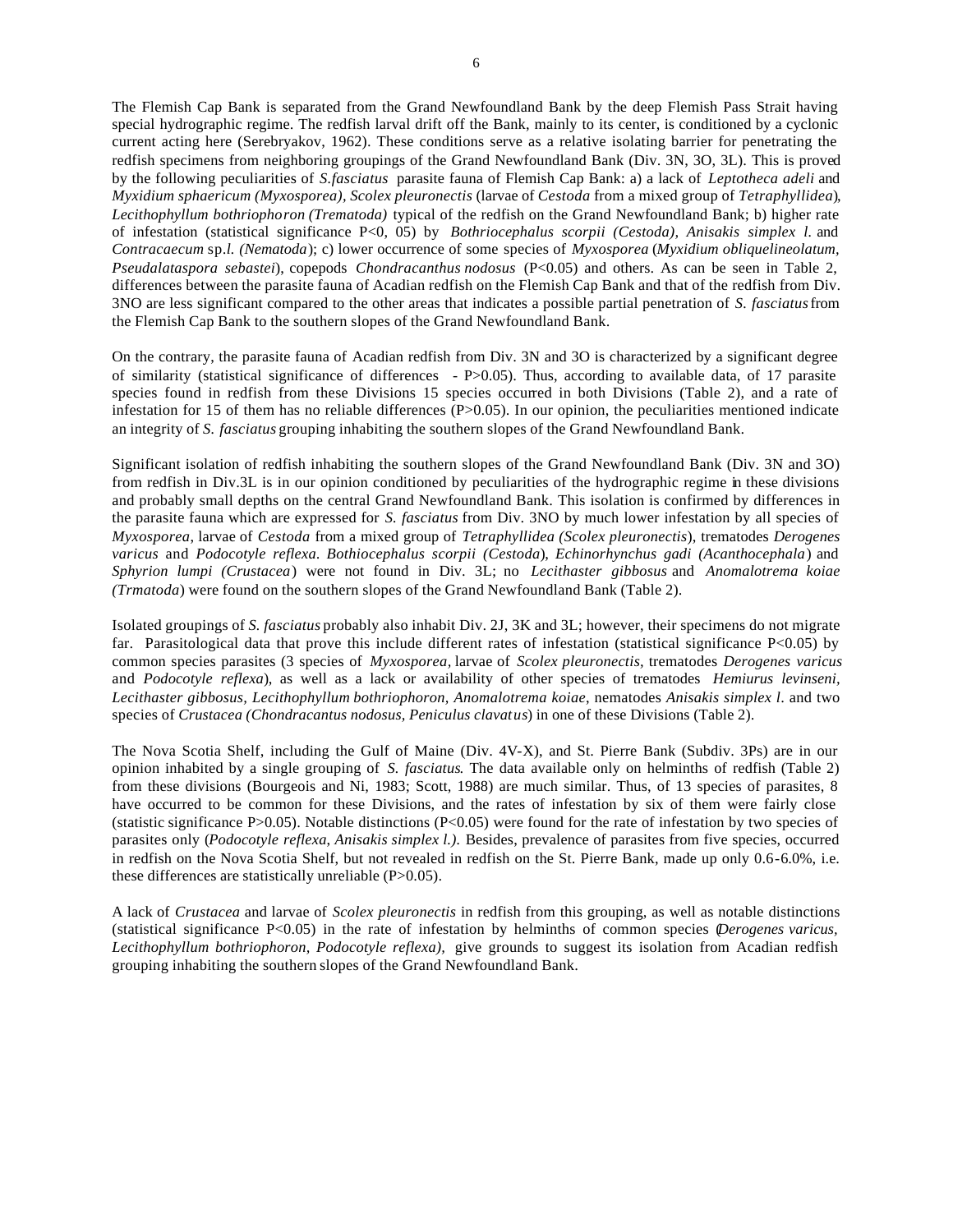#### **CONCLUSIONS**

Based on the comparative analysis for significant geographical variability in the parasite fauna composition of *S. fasciatus* inhabiting different habitat areas along the coast of Canada, it was suggested that at least seven isolated, poorly intermingling groupings exist in the area of its distribution. It should be noted that our opinion of the Acadian redfish intraspecific structure much similar to the results obtained by K. P. Yanulov (1962) from isolation of populations and stocks of *Sebastes mentella* Travin inhabiting most of the above-mentioned areas. Probably, such coincidence is mostly accounted for the fact that K. P. Yanulov has studied mixed aggregations of redfish consisting of *S. mentella* and *S. fasciatus* in different proportion depending on a specific area. V. V. Barsukov (1981) also believes that Acadian redfish creates a number of fairly isolated groupings along the Canadian coast, which are in his opinion the populations.

The authors hope that the results presented from the investigations will be useful for a further definition of the status of the isolated groupings and expected boundaries between them.

# **REFERENCES**

- ANDREEV, V.L. and YU.S.RESHETNIKOV. 1977. Studying of intraspecific and morphologic variability in *Coregonus lavaretus* (L.) using methods of multidimensional statistic analysis. – *In*: Voprosy ichthyologii.- **18**(5): 862-878 (in Russian).
- ANDREEV, V.L. and YU.S.RESHETNIKOV. 1978. Analysis of ichthyofauna in the Northeastern USSR on the basis of set theory methods. – **In**: Zoology Journal, **57**(2): 165-174 (in Russian).
- BAINBRIDGE, V. and G.A.COOPER. 1971. Populations of *Sebastes* larvae in the North Atlantic. ICNAF Res.Bull., **8**: 27-35.
- BAKAY, YU.I. 1988. Application of results from parasitological investigations in redfish (*Sebastes mentella* Travin) population structure studies. ICES C.M. Doc., No. G:35, 14 pp.
- BAKAY, YU.I. 1989. On infestation of marine redfishes (*Sebastes genus*) of the North Atlantic by the copepod *Sphyrion lumpi* (Kr?yer, 1845). Proc. of the Workshop on "*Sphyrion lumpi*".-Gustrow (GDR), p.29-36.
- BAKAY, YU.I. 1997. Parasites of redfish of *Sebastes* genus in the North Atlantic. Murmansk, PINRO Press. 43 pp. (in Russian).
- BAKAY, YU.I. 1999. Ecological and geographical analysis of *Sebastes mentella* parasite fauna in the North Atlantic. Bull.of the 19<sup>th</sup> Symp.Scand.Soc.for Parasitology, 9(1): p. 28.
- BAKAY, YU.I. 2000. Parasites and pigment patches as indicators of intraspecific structure of *Sebastes mentella* in the Irminger Sea . ICES C.M. Doc., Z:06, 15 pp.
- BAKAY, YU.I. 2001. Results from the analysis of geographical variability in parasite fauna of redfish *Sebastes mentella* from the North Atlantic. – *In*: Journal of Northwest Atlantic Fishery Science, 11 pp. (in press).
- BAKAY, YU.I. and M.A.GRUDNEV.1998. New species of *Myxosporidia* (*Cnidospora: Myxosporea*) in redfishes of the North Atlantic. – *In*: Parasitology. 32(4): 372-375 (in Russian).
- BARSUKOV, V.V. 1972. Classification of Atlantic redfishes. Trudy PINRO. **28**:128-142 (in Russian).
- BARSUKOV, V.V. and G.P.ZAKHAROV. 1972. Morphological and biological peculiarities of *Sebastes fasciatus.* – Trudy PINRO. **28**: 143-173 (in Russian).
- BARSUKOV, V.V. 1981. Redfishes (*Sebastinae)* of the World Ocean: their morphology, ecology, distribution and evolution. – *In*: Abstract of the Theses for a doctor's degree of biological science. Leningrad, 50 pp. (in Russian).
- BARSUKOV, V.V., OGANIN, I. A. and A. I. PAVLOV. 1990. Morphological and ecological differences between *Sebastes fasciatus* and *S. mentella* on the Newfoundland Shelf and Flemish Cap Bank. – *In*: Voprosy Ichthyologii. – **30**(5): 791-803 (in Russian).
- BARSUKOV, V.V., LITVINENKO, N.I. and V. P. SEREBRYAKOV. 1992. Identification of Redfishes (*Sebastes, Scorpaenidae)* in the North Atlantic (Some Recommendations). NAFO SCR Doc., No. Serial No. 2093.
- BOURGEOIS, C.E. and I.-H. NI. 1983. Metazoan parasites of Northwest Atlantic Redfishes (*Sebastes* sp*.).-* Can. J. Zool. **62**(9): 1-50.
- BYKHOVSKAYA -PAVLOVSKAYA, I.E. 1985. Fish parasites. Manual. Leningrad. NAUKA Press, 120 pp. (in Russian).
- DOGIEL, V.A. 1933. Problems of investigation into parasite fauna of fishes. Trudy Lenigradskogo obshchestva estestvoispyt., **62**(3): 247-268 (in Russian).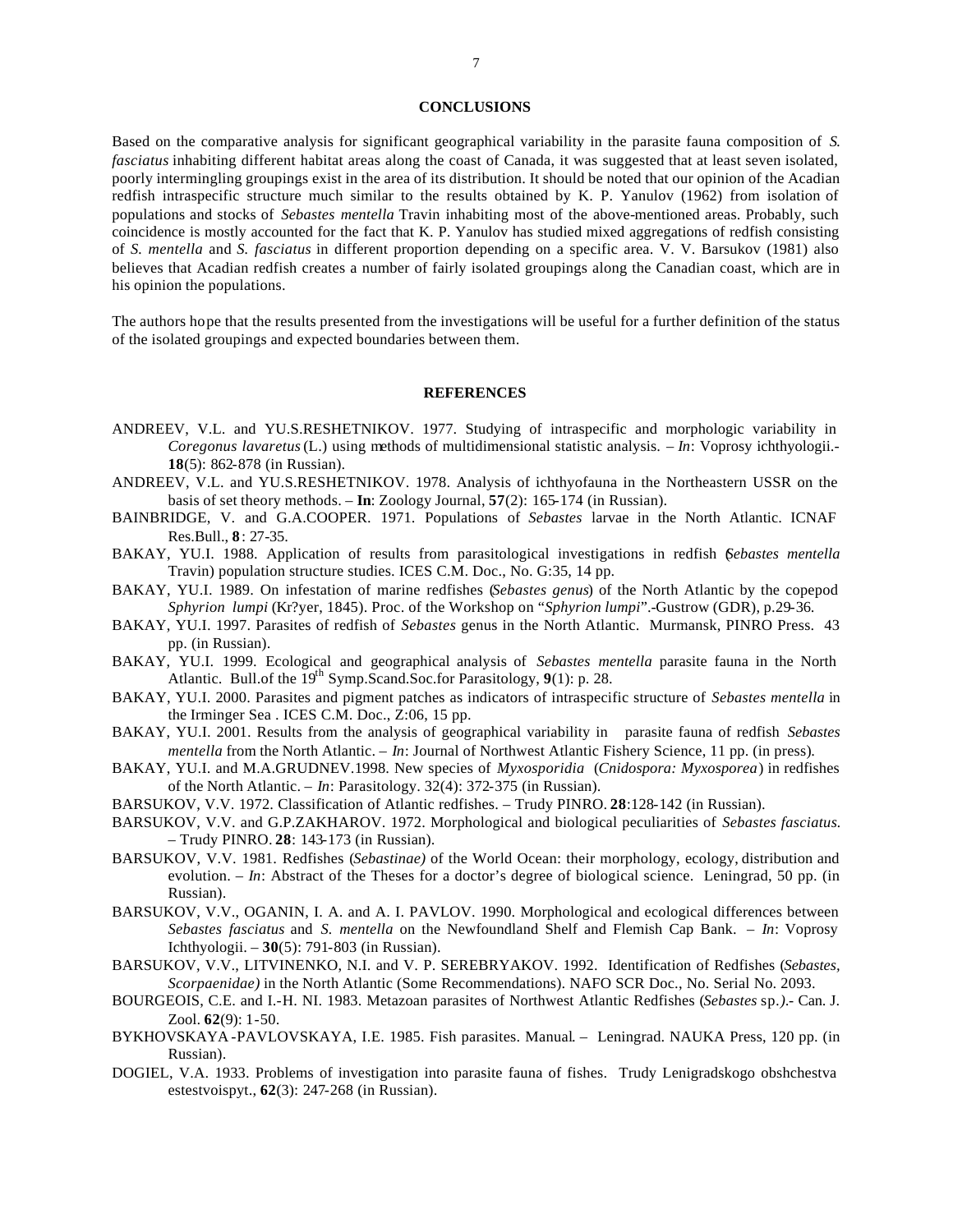- DONETS, Z.S. and S.S. SHULMAN. 1973. On methods of examining *Myxosporidia* (*Protozoa, Cnidosporidia). In*: Parasitology,**7**(2): 191-193 (in Russian).
- GIBSON, D. and R.BRAY. 1984. On *Anomalotrema* Zhukov, 1957, *Pellamyzon* Montgomeri, 1957 and *Opecoelina* Manter, 1934 (Digenea: Opecoelidae) with a description of *Anomalotrema koiae* sp.nov. from North Atlantic waters. J. of Natural History, **18**: 949-964.
- KABATA, Z. 1963. Parasites as biological tags. ICNAF, Spec. Publ., **4**(6): 31-37.
- KAZACHENKO, V.N. 1986. Parasitic copepods (*Crustacea, Copepoda)* of fish from *Sebastes (Scorpaenidae*) genus. Trudy ZIN of the USSR Academy of Sciences, **155**: 155-169 (in Russian).
- KHAN, R.A., BOWERING, W.R., BOURGEOIS, C.E., LEAR, H. and J.H.PIPPY. 1986. Myxosporean parasites of marine fish from the continental shelf of Newfoundland and Labrador. Can. J. Zool., **64**: 2218-2226.
- KOTTHAUS, A. A. 1961. Preliminary remarks about redfish otoliths. Rapp. Cons. Explor. Mer. Int. Comm. Northw. Atl. Fish. Spec. Publ., **150**(3): 45-50.
- LITVINENKO, N.I. 1981. Migrations of redfish from *Sebastes (Scorpaenidae*) genus of the North Atlantic and their relation with currents. – *In*: Actual problems of social, natural and technical sciences. – Perm, p. 49-50 (in Russian).
- MORAN, J.D.W., ARTHUR, J.R. and M.D.B. BURT. 1996. Parasites of sharp-beaked redfishes (*Sebastes fasciatus* and *Sebastes mentella*) collected from the Gulf of St. Lawrence, Canada.- Can. J. Fish. Aquat. Sci., **53**: 1821-1826.
- SCOTT, J.S. 1988. Helminth parasites of redfish (*Sebastes fasciatus*) from the Scotian Shelf, Bay of Fundy, and eastern Gulf of Maine. Can. J. Zool., **66**(3): 617-621.
- SEREBRYAKOV, V.P. 1962. To studying of ichthyoplankton in the Newfoundland and Labrador areas. Soviet fisheries investigations in the Northwestern Atlantic Ocean. Moscow, p. 285-296 (in Russian).
- SINDERMANN, C.J. 1961. Parasitological tags for redfish of the western North Atlantic. Rapp.et proces-vernaux reunions. Conseil Perman. Intern. Expl. Mer., **150**: 111-117.
- SINDERMANN, C.J. 1983. Parasites as natural tags for marine fish: a review. NAFO Sci. Coun. Studies, **6**: 63-71.
- TANING, A.V. 1949. On the breeding places and abundance of the redfish (*Sebastes*) in the North Atlantic. J. Cons. Int. Explor. Mer., **16**(1): 85-95.
- TEMPLEMAN, W. 1980. Incidence subcaudal melanophores in preextrusion larvae of redfish species in the Newfoundland-Labrador area. J. Northw. Atl. Fish. Sci., **1**: 7-19.
- TROUT, G.G. 1961. *Sebastes viviparus* (Kr?yer) and the redfish problem. Rapp. Cons. Explor. Mer. Int. Comm.Northw.Atl.Fish.Spec. Publ., *150*(3): 94-99.
- YANULOV, K.P. 1960. Parasites as indicators of locality of redfish stocks. Soviet fisheries investigations in the northwestern Atlantic Ocean. Moscow, p.273-283 (in Russian).
- YANULOV, K.P. 1962. On groupings of redfish (*Sebastes mentella* Travin) in the Labrador-Newfoundland area. Soviet fisheries investigations in the northwestern Atlantic Ocean. Moscow, p. 285-296.
- ZUBCHENKO, A.V. 1993. Vertical zonality and peculiarities of formation of parasite fauna of demersal fish in the open North Atlantic. – Parasitological studies on fish in the Northern basin. Selected papers of PINRO, PINRO Press, Murmansk, p. 39-60 (in Russian).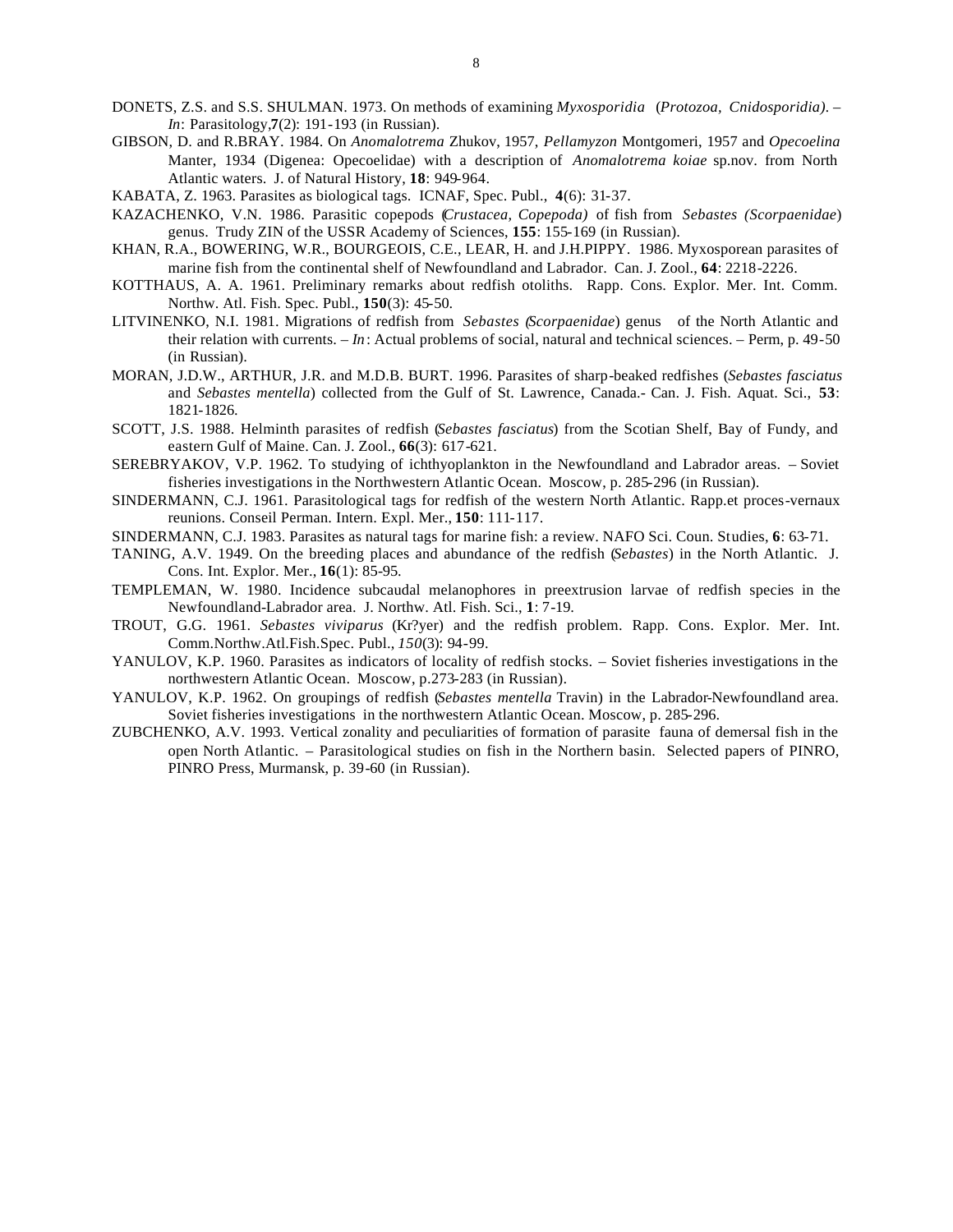| Sub-area | Fish examined. | Position         | Depth, m         |     |
|----------|----------------|------------------|------------------|-----|
|          | spec.          | Long.            | Lat.             |     |
|          |                | $49^{0}22$ N     | $51^{0}28 W$     | 322 |
|          |                | $49^{0}25$ N     | $50^{0}04 W$     | 328 |
| 3K       | 20             | $50^{0}06$ N     | $52^{0}25$ W     | 335 |
|          |                | $51^0 16 N$      | $51^0 55$ W      | 345 |
|          |                | $50^{0}39 N$     | $53^{0}27$ W     | 350 |
|          |                | $50^{0}48$ N     | $53^{0}07$ W     | 449 |
|          |                | $48^{0}07$ N     | $49^010 W$       | 257 |
| 3L       | 20             | $48^035 N$       | $49^0 52 W$      | 290 |
|          |                | $48^017$ N       | $49^{0}04$ W     | 432 |
|          |                | $48^{0}05$ N     | $47^{\circ}57$ W | 500 |
|          |                | $47^{0}22$ N     | $45^{\circ}50 W$ | 301 |
|          |                | $48^{0}00 N$     | $44^0 49 W$      | 330 |
| 3M       | 20             | $46^{0}$ 54 N    | $44^{0}06 W$     | 346 |
|          |                | $47^{\rm 0}57$ N | $44^{0}38$ W     | 360 |
|          |                | $46^{0}31$ N     | $45^0 49 W$      | 460 |
|          |                | $42^0$ 56 N      | $49^051 W$       | 297 |
| 3N       | 20             | $42^0$ 56 N      | $50^{0}46 W$     | 349 |
|          |                | $43^{0}42$ N     | $49^{0}04$ W     | 420 |
|          |                | $45^{0}00 N$     | $52^{0}28 W$     | 100 |
|          |                | $43^{0}10 N$     | $51^{0}17$ W     | 290 |
| 30       | 30             | $43^{0}26$ N     | $51^034 W$       | 410 |
|          |                | $43^0 50 N$      | $52^{0}30 W$     | 480 |
|          |                | $43^{0}07$ N     | $51^{0}$ 11 W    | 510 |

Table 1. The sites of *Sebastes fasciatus* sampling for parasitologic examinations in May-June 1990.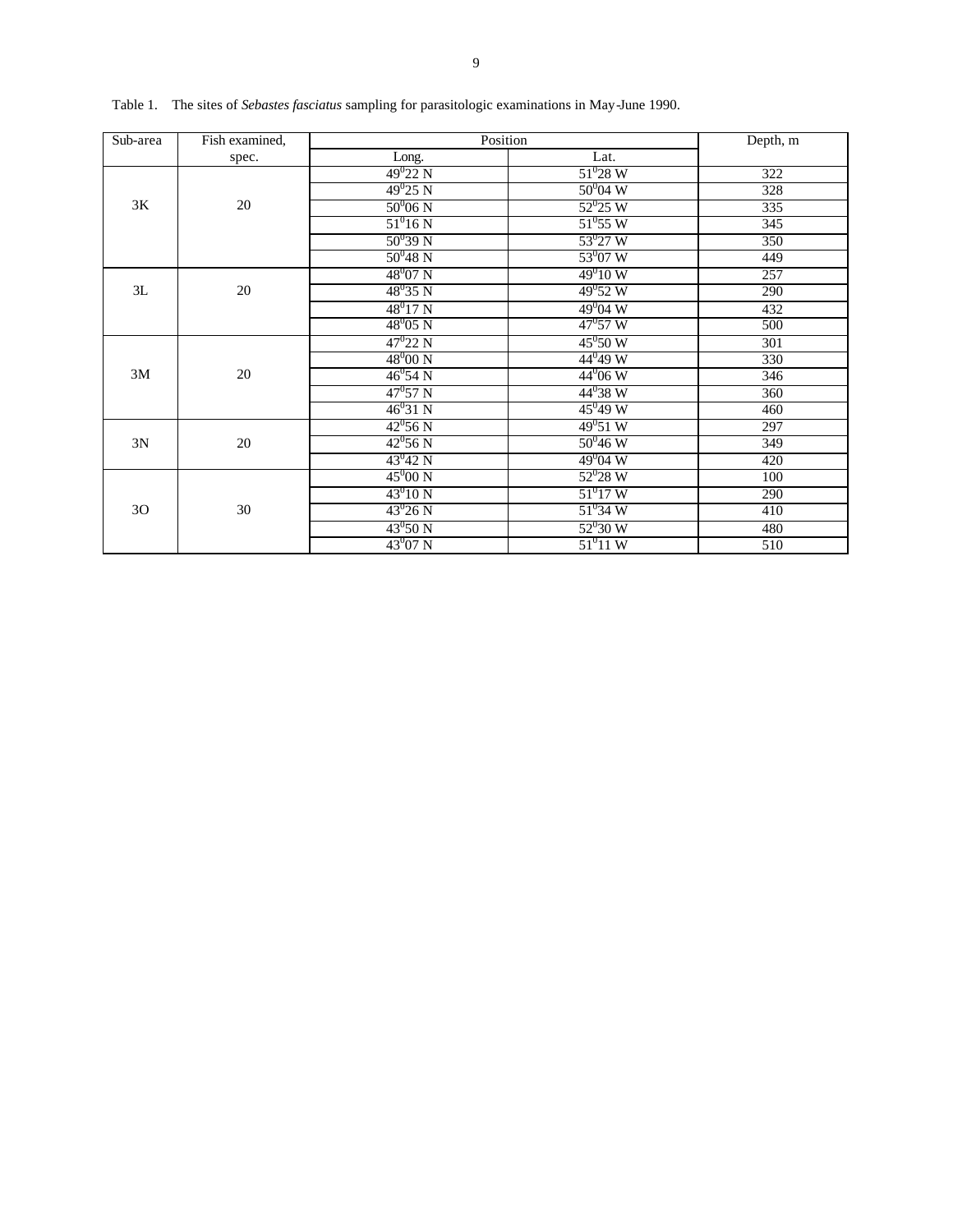| Parasite,                                                                               |                    | <b>Divisions</b>   |                                  |                          |                         |                                               |                           |                                        |                          |                  |
|-----------------------------------------------------------------------------------------|--------------------|--------------------|----------------------------------|--------------------------|-------------------------|-----------------------------------------------|---------------------------|----------------------------------------|--------------------------|------------------|
| sistematic group                                                                        | 2J <sup>1</sup>    | $3K^5$             | $3L^5$                           | 3M <sup>5</sup>          | 3O <sup>5</sup>         | $3N^5$                                        | 3Ps <sup>1</sup>          | $4(V-X)^2$                             | $4(R-?)^4$               | significance (P) |
| <b>COCCIDIOMORPHA</b><br>Eimeriida gen. sp.<br><b>MYXOSPOREA</b><br>Myxidium incurvatum |                    | 5,0                | $\overline{\phantom{a}}$<br>20,0 | 5,0                      | 13,3                    | $\overline{\phantom{a}}$<br>5,0               |                           |                                        | 6,0<br>42,0              | >0.05<br>< 0.05  |
| M. obliquelineolatum                                                                    |                    | 5,0                | 45,0                             | 5,0                      | 13,3                    | 10,0                                          |                           |                                        | $\overline{\phantom{a}}$ | < 0.05           |
| $M.$ sphaericum <sup>3</sup>                                                            |                    | $\qquad \qquad +$  | $\qquad \qquad +$                | $-$                      | $\qquad \qquad +$       | $\qquad \qquad +$                             | $\qquad \qquad +$         |                                        | $\overline{\phantom{a}}$ |                  |
| Ceratomyxa macrospora <sup>3</sup>                                                      |                    | $\! + \!\!\!\!$    | $\! + \!\!\!\!$                  | $^{+}$                   | $+$                     | $\qquad \qquad +$                             | $\qquad \qquad +$         |                                        | 32,0                     |                  |
| Leptotheca adeli                                                                        |                    | 10,0               | 15,0                             |                          | 3,3                     | 5,0                                           |                           |                                        |                          | >0.05            |
| Pseudalataspora sebastei                                                                |                    | 35,0               | 65,0                             | 15,0                     | 20,0                    | 20,0                                          |                           |                                        |                          | < 0.05           |
| <b>CESTODA</b><br>Bothriocephalus scorpii<br>Grillotia sp. l.                           |                    |                    | $\qquad \qquad -$                | 45,8 <sup>1</sup><br>1,1 | 6,7<br>$\overline{0,1}$ | $\frac{5,0}{0,1}$<br>$\overline{\phantom{a}}$ | 1.5<br>$0,\overline{015}$ | $\frac{2,5}{0,2}$<br>$\frac{5,0}{0,2}$ | $\frac{2,0}{0,02}$       | < 0.05<br>>0.05  |
| Scolex pleuronectis pl.                                                                 | $\frac{21,4}{0,4}$ | $\frac{15,0}{1,5}$ | $\frac{54,2^1}{8,8}$             |                          | $\frac{13,3}{0,2}$      | $\frac{10,0}{0,1}$                            | $\overline{\phantom{a}}$  | $\frac{1.9}{0.02}$                     | $\frac{22,0}{0,3}$       | < 0.05           |
| <b>TREMATODA</b><br>Hemiurus levinseni                                                  | $\frac{42,9}{0,7}$ |                    |                                  |                          |                         |                                               | 6,1<br>0,2                | $\frac{9,5}{0,2}$                      | 10,0<br>0,2              | < 0.05           |

Table 2. Parasite fauna of *Sebastes fasciatus* from various regions of the Northwest Atlantic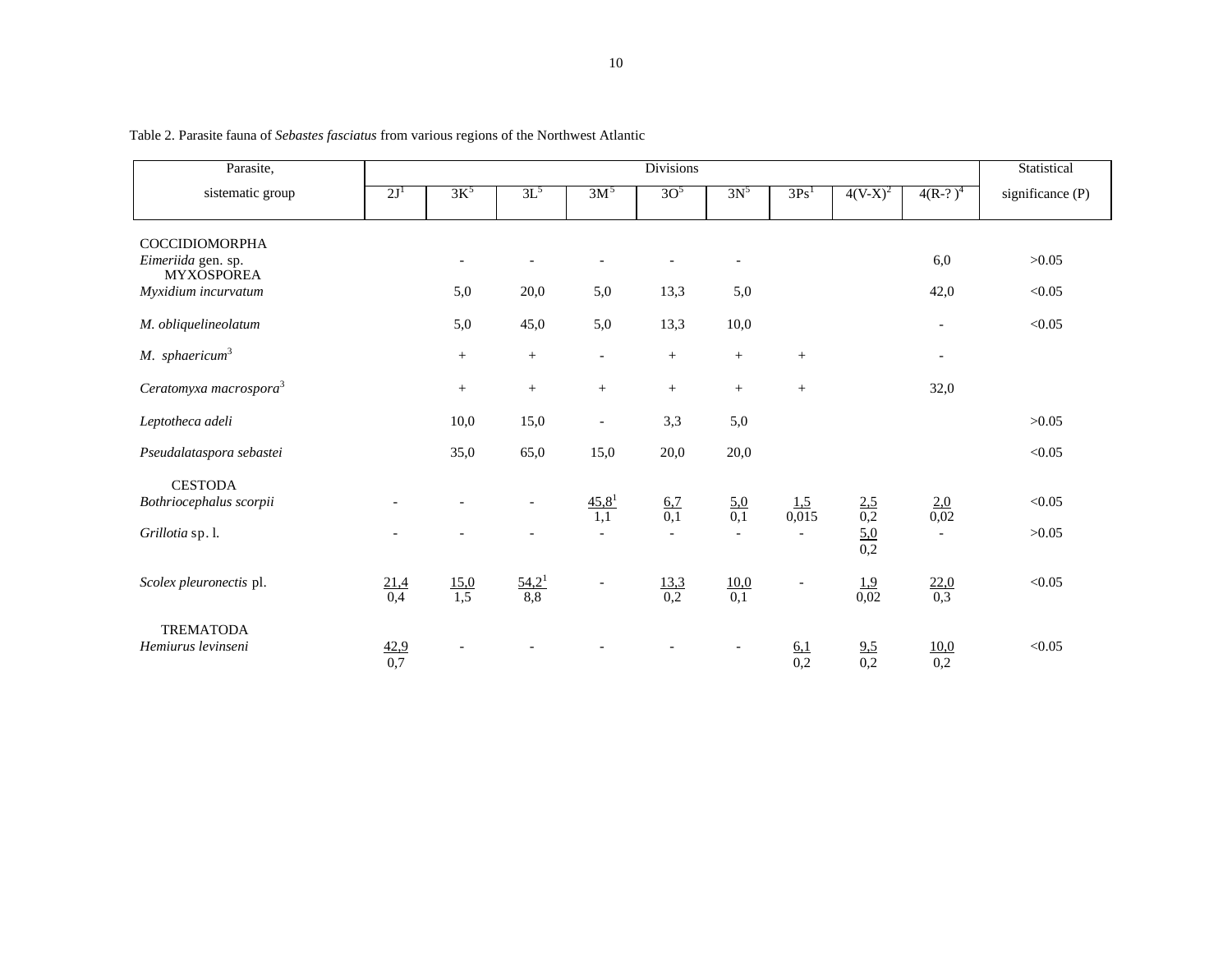# Table 2 (continued)

| Parasite,                              | <b>Divisions</b>         |                          |                          |                          |                          |                          |                          |                          | Statistical        |                    |
|----------------------------------------|--------------------------|--------------------------|--------------------------|--------------------------|--------------------------|--------------------------|--------------------------|--------------------------|--------------------|--------------------|
| sistematic group                       | 2J <sup>1</sup>          | $3K^5$                   | $3L^5$                   | 3M <sup>5</sup>          | 3O <sup>5</sup>          | $3N^5$                   | 3Ps <sup>1</sup>         | $4(V-X)^2$               | $4(R-?)^4$         | significance $(P)$ |
| Brachyphallus crenatus                 |                          |                          |                          |                          |                          |                          |                          |                          | 4.0<br>0,04        | < 0.05             |
| Derogenes varicus                      | $\frac{64,3}{1,2}$       | $\frac{5,0}{0.05}$       | 41,7 <sup>1</sup><br>1,0 | 10,0<br>0,1              | $\frac{3,3}{0,03}$       | 5,0<br>0.05              | $\frac{15,2}{0,2}$       | $\frac{11,0}{0,1}$       | $\frac{46,0}{1,0}$ | < 0.05             |
| Gonocerca sp.                          | $\overline{\phantom{a}}$ | $\overline{\phantom{a}}$ |                          | $\overline{\phantom{a}}$ | $\overline{a}$           | $\overline{a}$           | $\overline{\phantom{a}}$ | $\qquad \qquad -$        | 2,0<br>0,02        | >0.05              |
| Lecithaster gibbosus                   |                          |                          | $\frac{8,3^1}{0,2}$      |                          |                          | $\overline{\phantom{a}}$ | 3,0<br>0.05              | 1,9<br>0.05              | $\frac{12,0}{0,3}$ | < 0.05             |
| Lecithophyllum bothriophoron           |                          |                          | 4,2 <sup>1</sup><br>0,1  | $\overline{\phantom{a}}$ | 25.9 <sup>1</sup><br>0,5 | $\overline{\phantom{a}}$ | 4,5<br>0,2               | 1,6<br>0,016             | 80,0<br>3,8        | < 0.05             |
| Steganoderma formosum                  |                          |                          | $\sim$                   | $\overline{\phantom{a}}$ |                          | $\overline{a}$           |                          | 0.3<br>0,03              | $\sim$             | >0.05              |
| Opecoelidae gen. sp.                   |                          |                          |                          |                          |                          |                          |                          | $\overline{\phantom{a}}$ | 14,0<br>0,1        | < 0.05             |
| Podocotyle reflexa                     | $\frac{64,3}{1,2}$       | 10,0<br>$\overline{0,1}$ | $83,3^1$<br>1,8          | 16.7 <sup>1</sup><br>0,3 | 3,3<br>$\overline{0,03}$ | 10,0<br>$\overline{0,1}$ | 34,8<br>0,8              | $\frac{9,1}{0,2}$        | $\frac{40,0}{0,9}$ | < 0.05             |
| Anomalotrema kojae                     | $\overline{\phantom{a}}$ | 20,0<br>0,3              | 10,0<br>0,1              | 5.0<br>0.05              | $\overline{a}$           | $\overline{a}$           | $\overline{a}$           | 6,0<br>0,2               | 2,0<br>0,02        | < 0.05             |
| <b>NEMATODA</b><br>Anisakis simplex l. |                          | $\frac{25,0}{0,5}$       | $\frac{20,0}{0,7}$       | $\frac{75,0}{2,0}$       | $\frac{66,7}{1,4}$       | $\frac{25,0}{1,1}$       | $\frac{27,3}{0,8}$       | $\frac{4.4}{0.2}$        | 38,0<br>0,6        | < 0.05             |
| Pseudoterranova<br>decipiens l.        |                          |                          |                          |                          |                          |                          |                          |                          | $\frac{8,0}{0,1}$  | < 0.05             |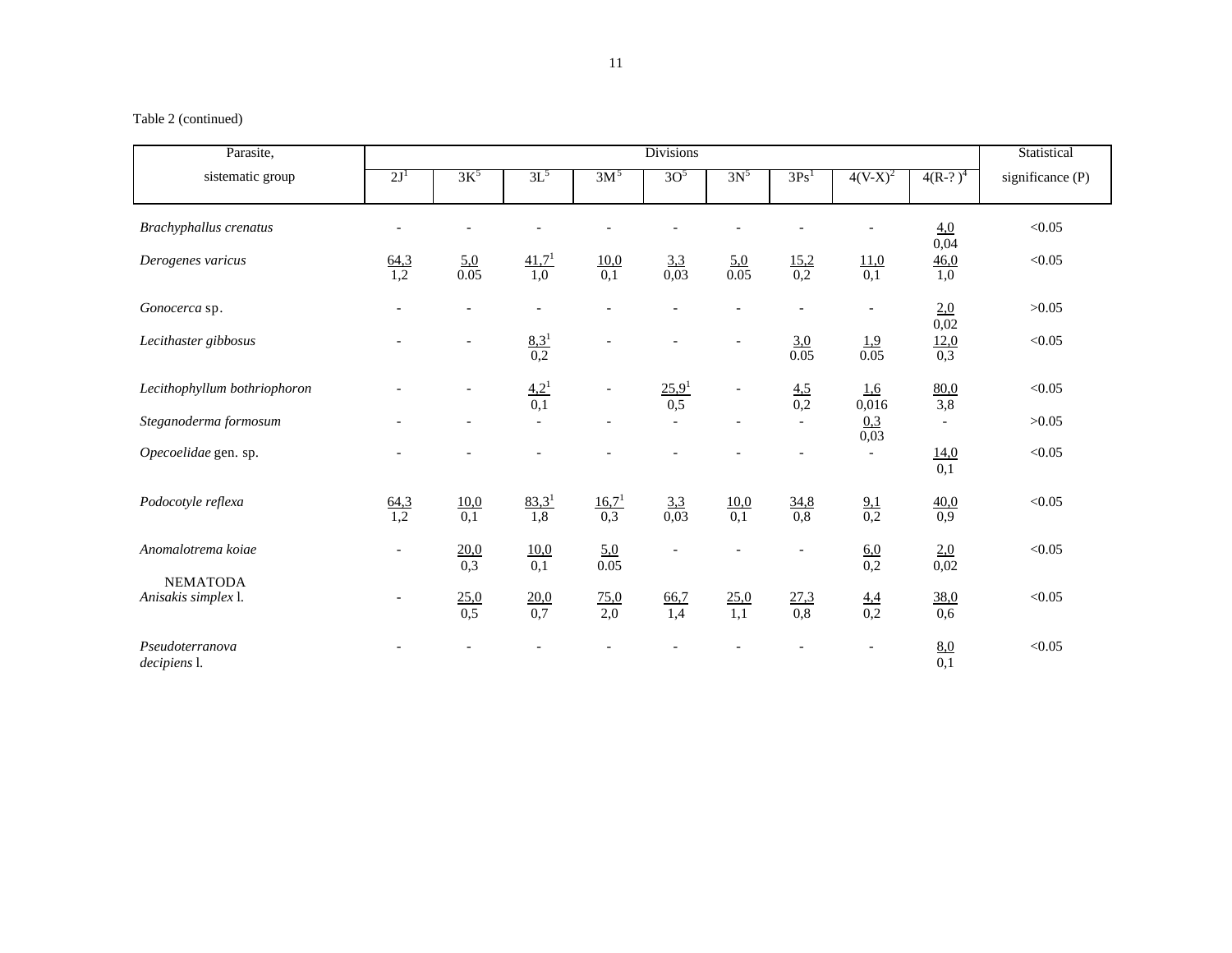# Table 2 (continued)

| Parasite,                                    | <b>Divisions</b>  |                          |                          |                          |                          |                          | Statistical              |             |                          |                    |
|----------------------------------------------|-------------------|--------------------------|--------------------------|--------------------------|--------------------------|--------------------------|--------------------------|-------------|--------------------------|--------------------|
| sistematic group                             | 2J <sup>1</sup>   | $3K^5$                   | $3L^5$                   | 3M <sup>5</sup>          | 3O <sup>5</sup>          | $3N^5$                   | 3Ps <sup>1</sup>         | $4(V-X)^2$  | $4(R-?)^4$               | significance $(P)$ |
| Contracaecum sp. l.                          | 28,6<br>0,5       | 20,0<br>0,3              | 20,0<br>0,4              | 90,0<br>5,2              | 30,0<br>0,6              | 45,0<br>1,3              | 33,3<br>0,4              | 50,3<br>2,1 | 58,0<br>1,2              | < 0.05             |
| Hysterothylacium aduncum                     |                   |                          |                          | $2.1^{1}$<br>0,02        | $\overline{\phantom{a}}$ |                          | $\overline{\phantom{a}}$ | 1,3<br>0,1  | 30,0<br>0,4              | < 0.05             |
| <b>ACANTHOCEPHALA</b><br>Echinorhynchus gadi |                   |                          |                          | $\overline{\phantom{a}}$ | 3,3<br>0,03              |                          |                          | 0.6<br>0,06 |                          | >0.05              |
| <b>CRUSTACEA</b><br>Chondracanthus nodosus   | $\frac{7,1}{0,1}$ | $\overline{\phantom{a}}$ | $\frac{8,3^1}{0,1}$      | $2.1^{1}$<br>0,02        | 13.3<br>0,2              | $\frac{10,0}{0,1}$       | $\overline{\phantom{a}}$ |             | 24,0<br>0,5              | < 0.05             |
| Peniculus clavatus                           |                   | $\overline{\phantom{0}}$ | $\frac{5,0}{0.05}$       | $\frac{5,0}{0.05}$       | 5,0<br>0,1               | $\frac{5,0}{0,1}$        | $\overline{\phantom{0}}$ |             | $\overline{\phantom{0}}$ | >0.05              |
| Sphyrion lumpi *                             |                   |                          | $\overline{\phantom{a}}$ | 5,0<br>0.05              | 3,3<br>0,03              | 5,0<br>0.05              |                          |             | 2,0<br>0,02              | >0.05              |
| Laphystius morhuanus                         |                   |                          |                          | $\overline{\phantom{a}}$ | $\overline{\phantom{0}}$ | $\overline{\phantom{a}}$ |                          |             | $\frac{2,0}{0,02}$       | >0.05              |

Notes:

<sup>1</sup> – by the data from Bourgeois C.E. and I-H. Ni, 1983 (axcept of *Protozoa*);<br><sup>2</sup> - by the data from Scott J.S, 1988 (only helminths – Nova Scotia Shelf);<br><sup>3</sup> - by the data from Khan R.A., Bowering W.R., Bourgeois C.E.

over line – prevalence of parasite,  $\%$ ; under line – abundance index;

"**+**" – the parasite occurs, "**-**" – the parasite does not occur.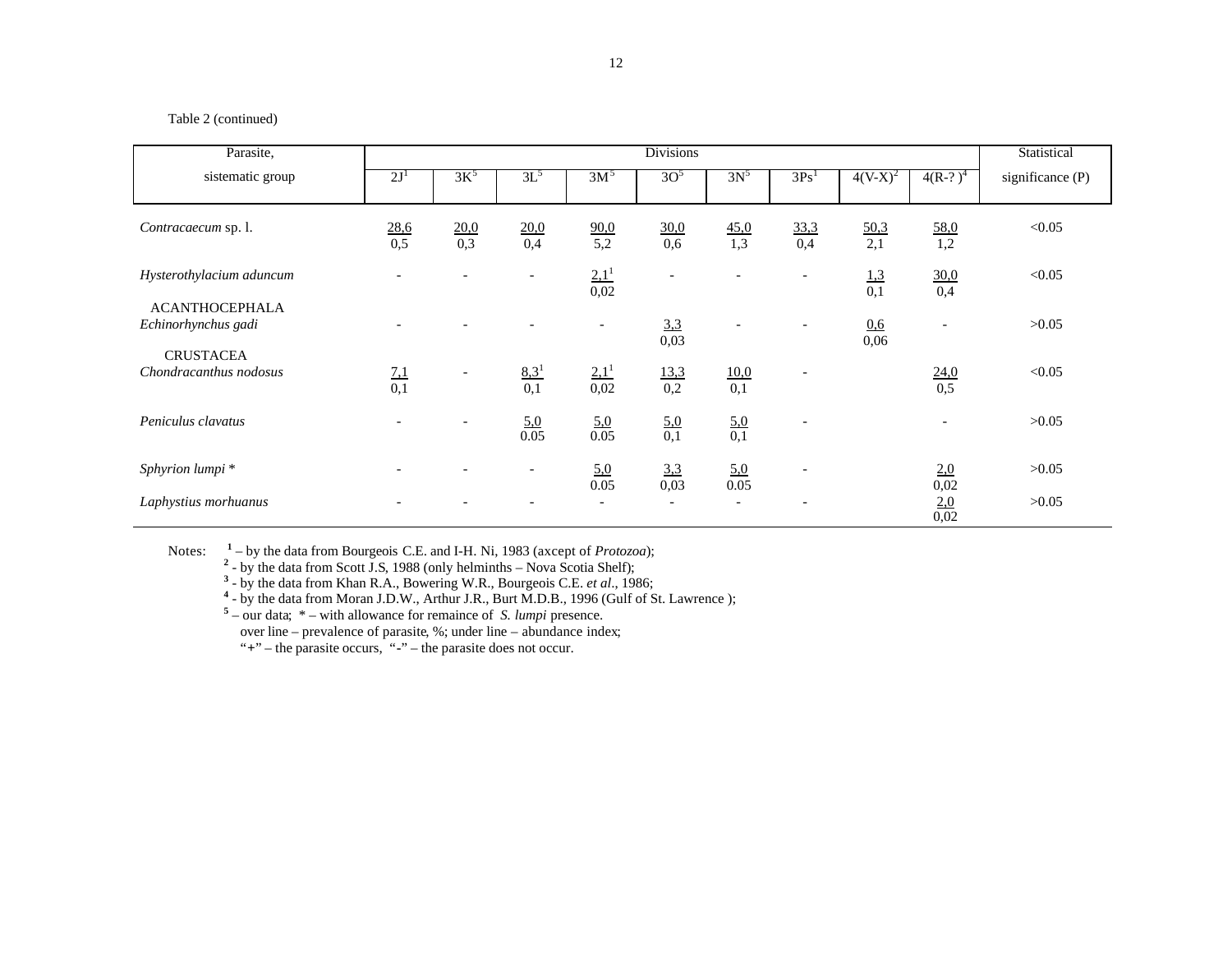| Parasite species             | Areas  |                |                          |                |        |        |  |  |
|------------------------------|--------|----------------|--------------------------|----------------|--------|--------|--|--|
|                              | 1      | $\overline{2}$ | 3                        | $\overline{4}$ | 5      | 6      |  |  |
|                              |        |                |                          |                |        |        |  |  |
| <b>COCCIDIOMORPHA</b>        |        |                |                          |                |        |        |  |  |
| Eimeriida gen. sp.           |        |                |                          |                |        | $^{+}$ |  |  |
| <b>MYXOSPOREA</b>            |        |                |                          |                |        |        |  |  |
| Myxidium incurvatum          | $+$    | $^{+}$         | $^{+}$                   | $^{+}$         | $^{+}$ | $^{+}$ |  |  |
| M. obliquelineolatum         | $^{+}$ | $^{+}$         | $^{+}$                   | $^{+}$         | $^{+}$ |        |  |  |
| M. sphaericum                | $^{+}$ | $\overline{+}$ |                          | $^{+}$         | $^{+}$ |        |  |  |
| Ceratomyxa macrospora        | $^{+}$ | $^{+}$         |                          | $^{+}$         | $^{+}$ | $^+$   |  |  |
| Leptotheca adeli             | $^{+}$ | $^{+}$         | $\overline{\phantom{a}}$ | $^{+}$         | $^{+}$ |        |  |  |
| Pseudalataspora sebastei     | $^{+}$ | $^{+}$         | $^{+}$                   | $^{+}$         | $^{+}$ |        |  |  |
| <b>CESTODA</b>               |        |                |                          |                |        |        |  |  |
| Bothriocephalus scorpii      |        |                | $^{+}$                   | $^{+}$         | $^{+}$ | $^{+}$ |  |  |
| Scolex pleuronectis pl.      | $^{+}$ | $^{+}$         |                          | $^{+}$         | $^{+}$ | $^{+}$ |  |  |
| <b>TREM ATODA</b>            |        |                |                          |                |        |        |  |  |
| Hemiurus levinseni           |        |                |                          |                |        | $^{+}$ |  |  |
| Brachyphallus crenatus       |        |                |                          |                |        | $^{+}$ |  |  |
| Derogenes varicus            | $^{+}$ | $^{+}$         | $^{+}$                   | $^{+}$         | $^{+}$ | $^{+}$ |  |  |
| Gonocerca sp.                |        |                |                          |                |        | $^{+}$ |  |  |
| Lecithaster gibbosus         |        | $^{+}$         |                          |                |        | $^{+}$ |  |  |
| Lecithophyllum bothriophoron |        | $^{+}$         |                          | $^{+}$         |        | $^{+}$ |  |  |
| Opecoelidae gen. sp.         |        |                |                          |                |        | $^{+}$ |  |  |
| Podocotyle reflexa           | $^{+}$ | $^{+}$         | $^{+}$                   | $^{+}$         | $^{+}$ | $^{+}$ |  |  |
| Anomalotrema koiae           | $^{+}$ | $^{+}$         | $^{+}$                   |                |        | $^{+}$ |  |  |
| <b>NEMATODA</b>              |        |                |                          |                |        |        |  |  |
| Anisakis simplex l.          | $^{+}$ | $^{+}$         | $^{+}$                   | $^{+}$         | $^{+}$ | $^{+}$ |  |  |
| Pseudoterranova decipiens l. |        |                |                          |                |        | $^{+}$ |  |  |
| Contracaecum sp. l.          | $^{+}$ | $^{+}$         | $^{+}$                   | $^{+}$         | $^{+}$ | $^{+}$ |  |  |
| Hysterothylacium aduncum     |        |                | $^{+}$                   |                |        | $^{+}$ |  |  |
| <b>ACANTHOCEPHALA</b>        |        |                |                          |                |        |        |  |  |
| Echinorhynchus gadi          |        |                |                          | $^{+}$         |        |        |  |  |
| <b>CRUSTACEA</b>             |        |                |                          |                |        |        |  |  |
| Chondracanthus nodosus       |        | $^{+}$         | $^{+}$                   | $^{+}$         | $+$    | $^{+}$ |  |  |
| Peniculus clavatus           |        | $^{+}$         | $^{+}$                   | $^{+}$         | $^{+}$ |        |  |  |
| Sphyrion lumpi               |        |                | $^{+}$                   | $^{+}$         | $^{+}$ | $+$    |  |  |
| Laphystius morhuanus         |        |                | $\overline{\phantom{a}}$ |                |        | $^{+}$ |  |  |
|                              |        |                |                          |                |        |        |  |  |
| Number of species by areas   | 12     | 16             | 13                       | 17             | 15     | 21     |  |  |

Table 3. Composition of *Sebastes fasciatus* parasite fauna in six areas of the Northwest Atlantic.

*Notes:* a) here, in the Tables 4-5 and in the figures 2-4 the areas of investigation are designated as follows: **1** – Div. 3K, **2** – Div. 3L, **3** - Div. 3M, **4** – Div. 3O, **5** – Div. 3N, **6** – Gulf of St. Lawrence (Div. 4R-T);

b) "**+**" – the parasite occurs, "**-**" – the parasite does not occur.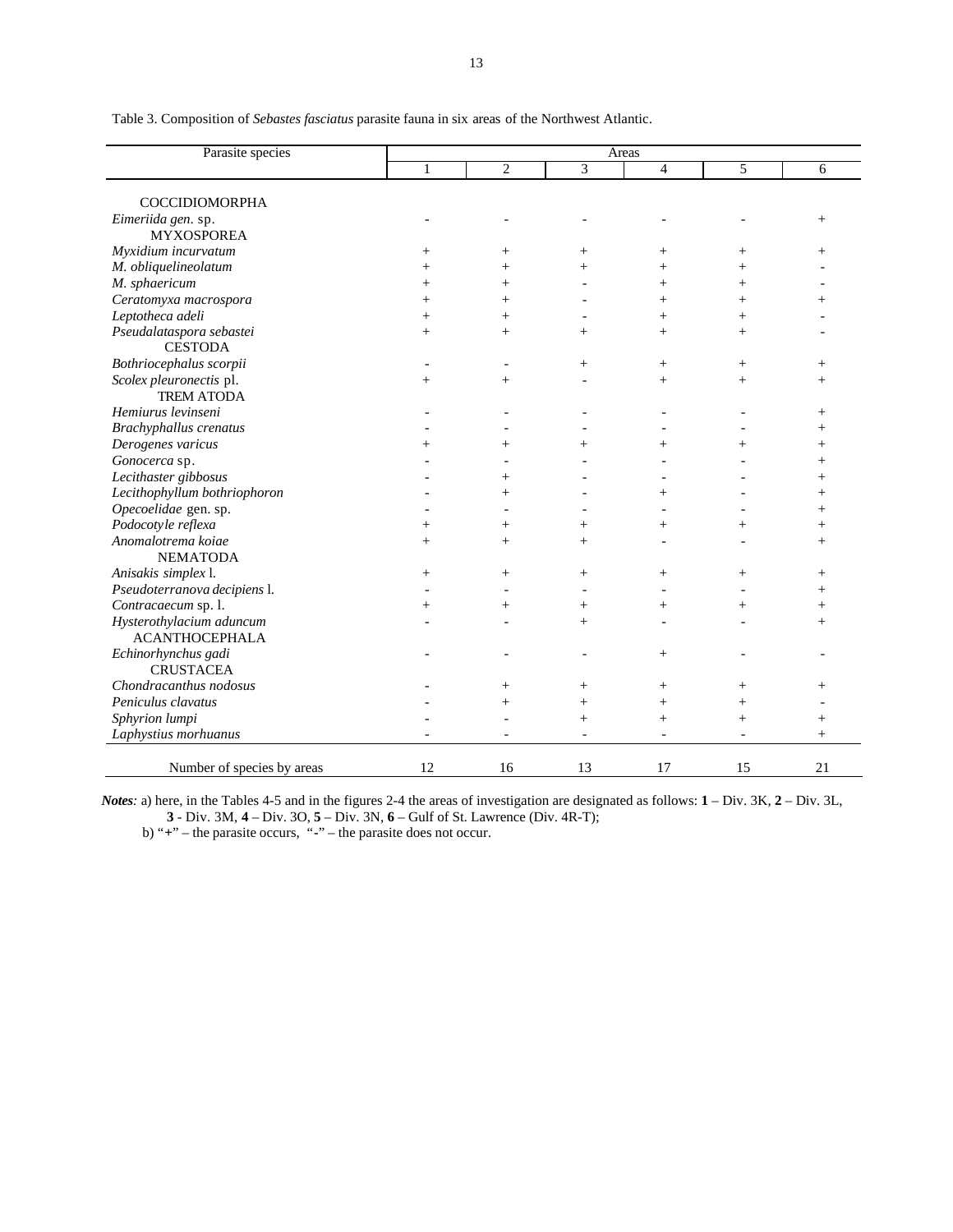| Areas |     |    |    | ᠇  |     | O  |
|-------|-----|----|----|----|-----|----|
|       |     | 75 | 64 | 65 | 73  | 38 |
| 2     | 100 |    | 79 | 82 | 87  | 52 |
| 3     | 75  | 69 |    | 71 | 80  | 52 |
| 4     | 92  | 88 | 86 |    | 100 | 52 |
| 5     | 92  | 81 | 86 | 88 |     | 48 |
| 6     | 67  | 69 | 79 | 65 | 67  |    |

Table 4. Matrix of inclusion degree (%) of *Sebastes fasciatus* parasite fauna composition from six areas of the Northwest Atlantic

Table 5. Matrix of similarity degree (%) of *Sebastes fasciatus* parasite fauna composition from six areas of the Northwest Atlantic.

| Areas      |    | ി  | $\mathbf{\Omega}$ | 4  |    |
|------------|----|----|-------------------|----|----|
| ∍<br>∠     | 86 |    |                   |    |    |
| 3          | 69 | 73 |                   |    |    |
| 4          | 76 | 85 | 77                |    |    |
| 5          | 81 | 84 | 83                | 94 |    |
| $\epsilon$ | 48 | 59 | 63                | 58 | 55 |
|            |    |    |                   |    |    |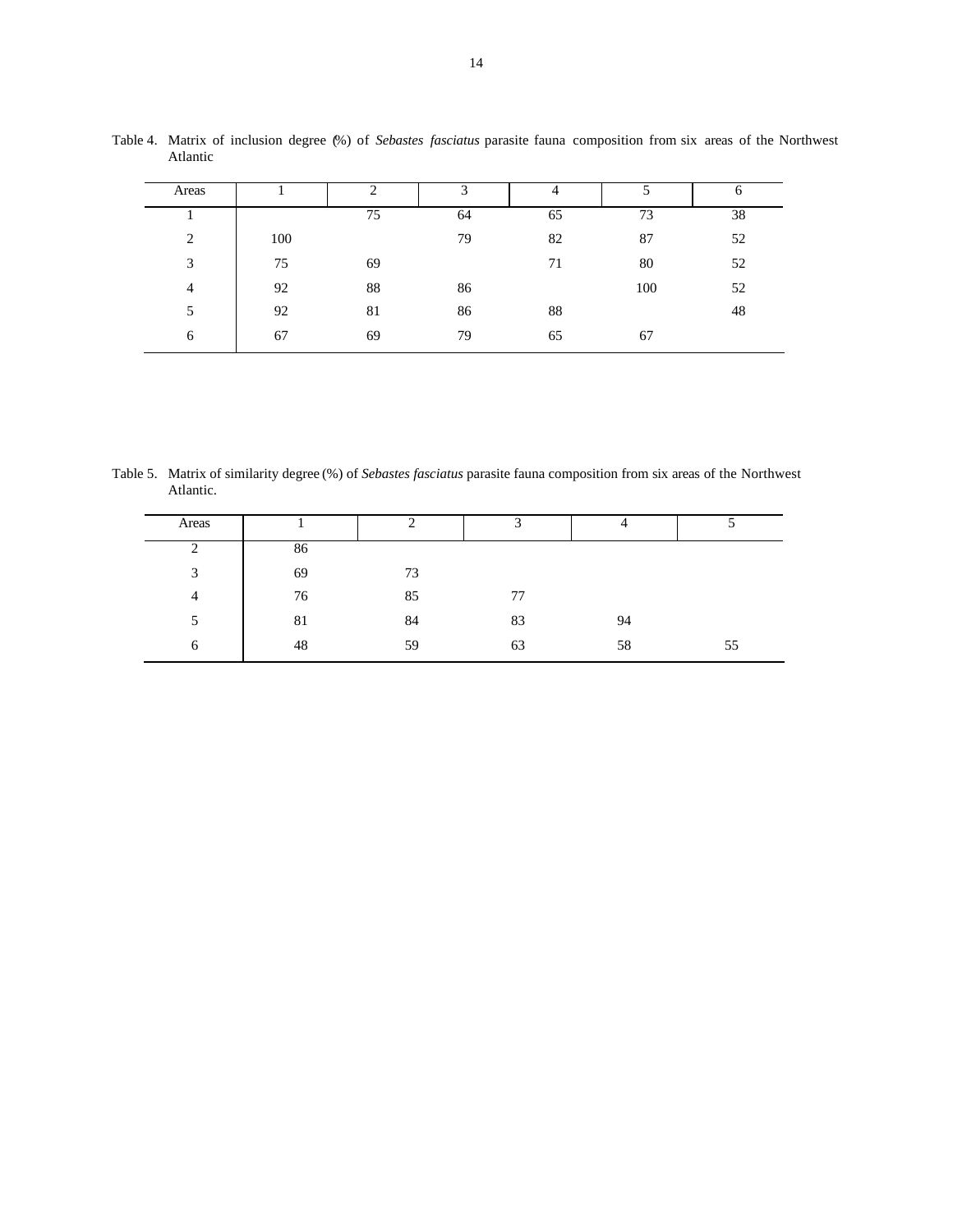

Fig. 1. Redfish sampling sites, May-June 1990.



Fig. 2. Oriented graph constructed against the matrix of inclusion degree of *Sebastes fasciatus* parasite fauna composition from six Northwest Atlantic areas (see Table 4) which shows connections at similarity degree **t** =100 (doubled arrow), **t** = 92 (single arrow) and **t** = 86 (dotted arrow).